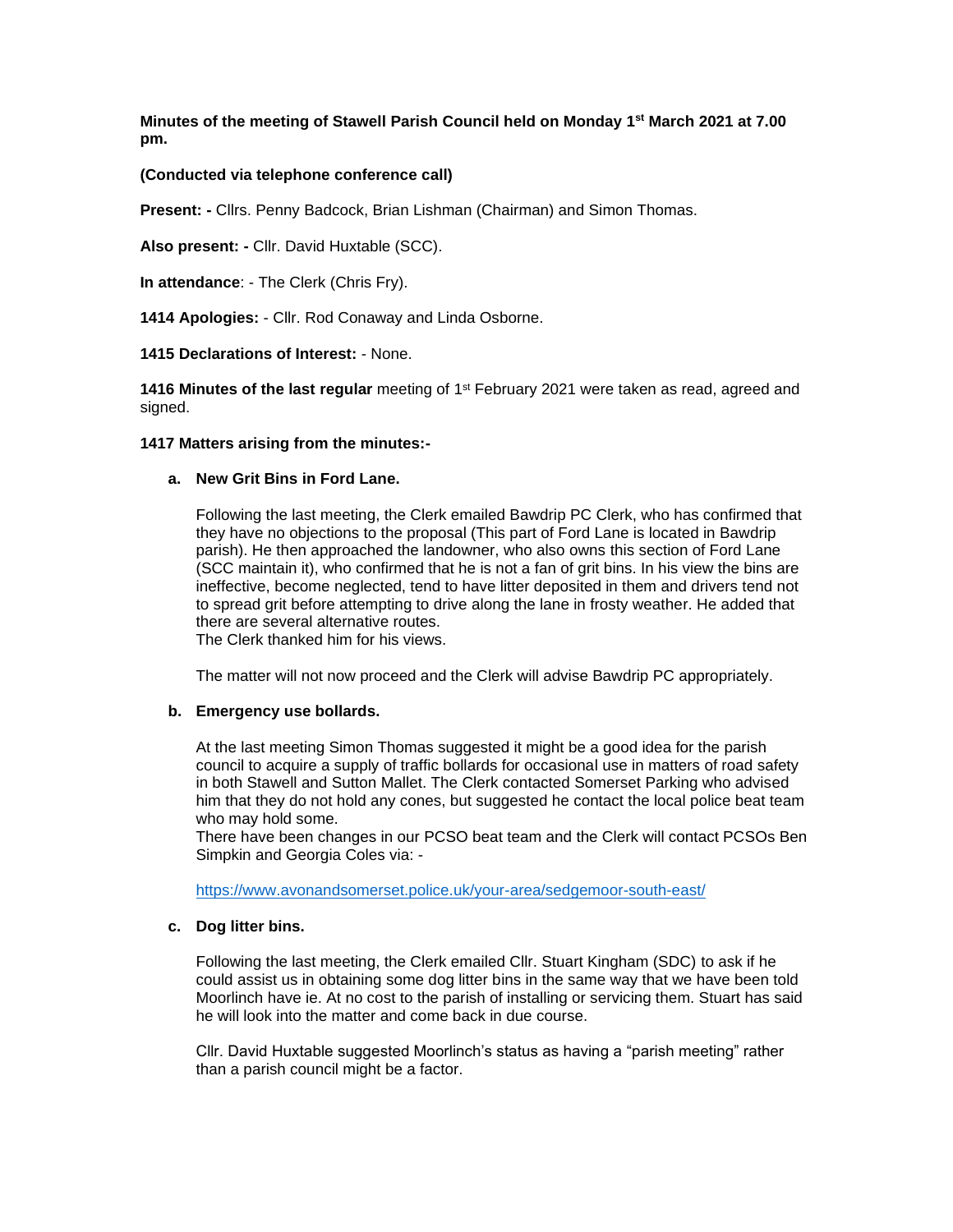## **d. Mud in Billicombe Lane.**

This matter was brought to the attention of the parish council by a concerned parishioner, and was discussed at the last meeting, as a result of which Brian Lishman offered to see the landowner and have a word. Brian said there were other contributory factors involved here, but felt a letter pointing out the legal duties of landowners to clear up mud from farm tractors and livestock alike, for road safety reasons, and the Clerk has hand delivered an appropriately worded letter to the landowner.

## **1418 County/District Councillors' Report.**

# **County Councillors Report: - David Huxtable reported as follows: -**

# **a. SCC briefing.**

The latest of these has today been circulated to all councillors.

# **b. Road salt.**

David said that SCC would deliver road salt for use on the highway during wintery conditions, if requested.

# **c. Traffic cones.**

David confirmed SCC does not hold traffic cones, but used contractors who has their own supplies.

# **d. Dog litter bins.**

See item 1417 (c) above.

# **e. Mud in Billicombe Lane.**

He suggested the PCSO team should be involved, as necessary, as mud on the road is a police matter.

## **District Councillors report: - None.**

## **1419 Financial Matters.**

One cheque to issue: -

No 482 £120.00 payee CN Fry (March net salary).

The Clerk will advise the payroll lady of his increased salary wef 1<sup>st</sup> April 2021 (£2600 pa).

## **1420 Planning –** No new applications.

# **a. Planning breach in Sutton Mallet.**

Following the last meeting, the Clerk reported the suspected planning breach to SDC planning enforcement officers. They have confirmed that they will investigate as appropriate.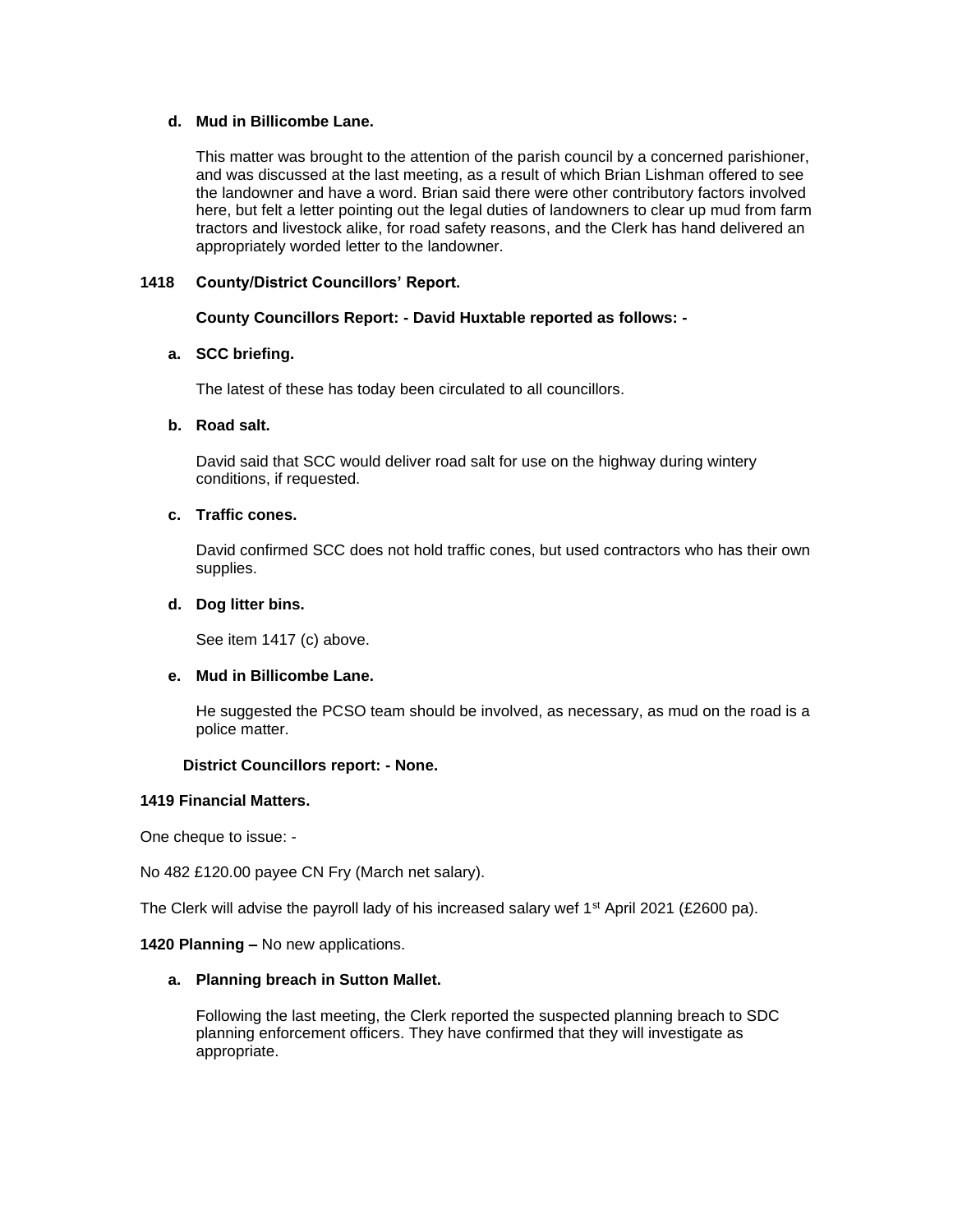## **b. Reference: 46/21/00001**

**Type: Notice of Proposed Agricultural Development. Location: Os field No 4254, Sedgemoor Hill Drove, Sutton Mallet, Bridgwater. Proposal: Application to determine if prior approval is required for a proposed erection of a steel portal framed building with a shallow pitched roof. Applicant: Mrs Hill.**

Details of this were not sent to the Clerk, he simply picked it up from the weekly list of application approvals, where it appeared with the decision "withdrawn (after registration)" decision date 12/02/2021. With a registration date of 19/02/2021, the decision was made before the details could be sent out.

Brian Lishman said there was a degree of concern about this application.

## **1421 Correspondence:** -

#### **a. Grit Consortium.**

The Clerk has received confirmation from SCC highways that this ceased some time ago.

# **b. Census 2021.**

With the Census date quickly approaching  $-21$ <sup>st</sup> March 2021 – emails have been received from both Jill Loader – Census Engagement Manager (Office for National Statistics) and Clair Faun – Corporate Relations Manager SDC, advising of the need to maximise take up, and saying that this time people will be able to complete their details on-line or in paper form.

#### **1422 Matters for report and items for the next meeting:** - None.

#### **1423 Any other business and Date of the next meeting: -**

## **Any other business: -**

## **a. Poor state of the road in Sutton Mallet.**

Brian Lishman reported that a large pothole had appeared in Church Road which will get bigger and more hazardous if not attended to. The Clerk advised that such matter can be directly reported to SCC by any member of the public on:

[https://www.fixmystreet.com](https://www.fixmystreet.com/)

Brian said he would get postal code details to the Clerk so he can report it.

# **b. Blocked drains in Ford Lane.**

Simon Thomas reported there were problems at a couple of drains, and these should similarly be reported at:

[https://eee.fixmystreet.com](https://eee.fixmystreet.com/)

## **c. Temporary closure of Ford Lane by Wessex Water.**

The Clerk has received notification that Wessex Water are to carry out essential work on